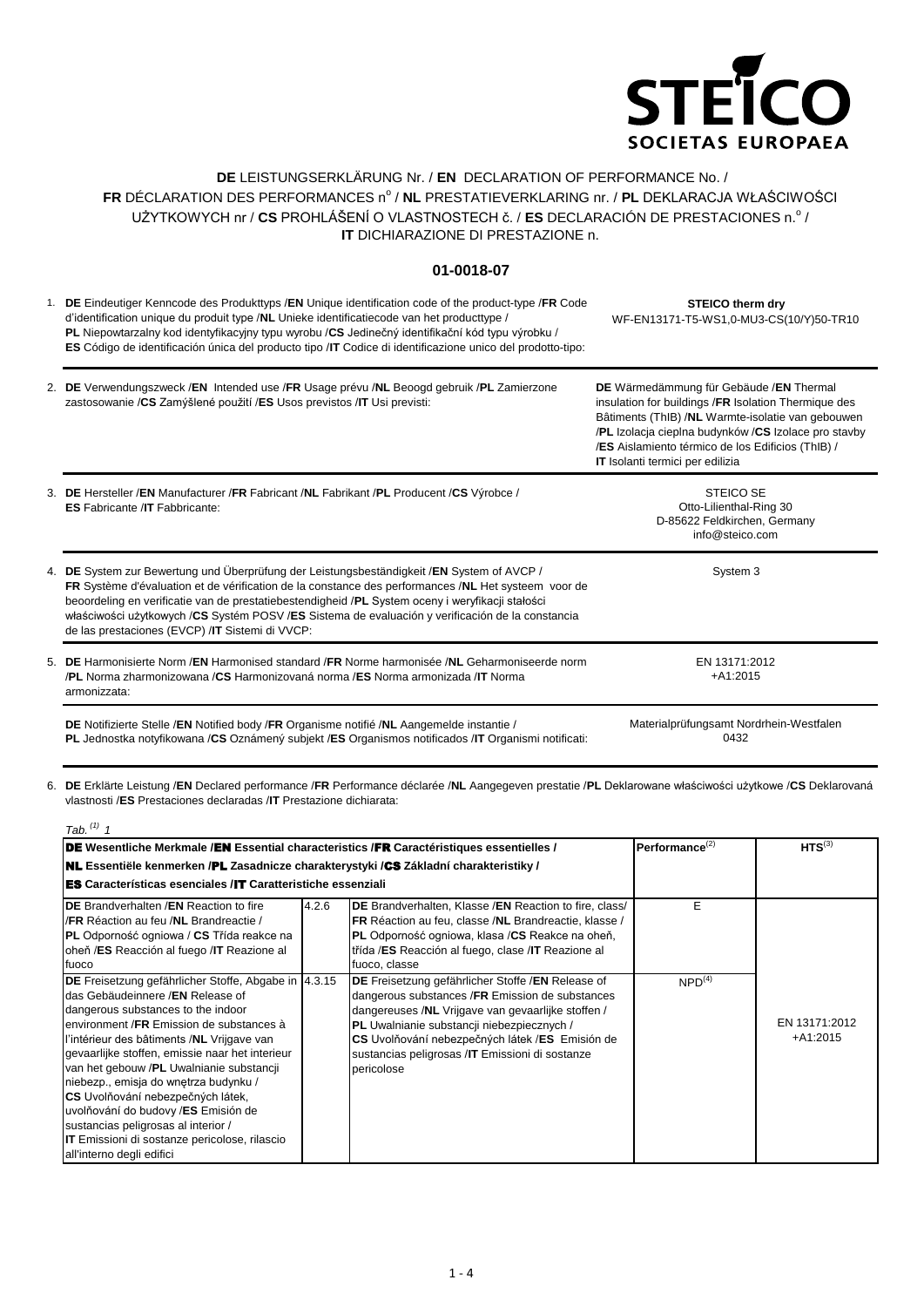

| DE Schallabsorptionsgrad / EN Acoustic<br>absorption index /FR Coefficient d'absorption<br>acoustique /NL Geluidsabsorptiecoëfficiënt /<br>PL Współcz. pochłaniania dźwięku /<br>CS Součinitel zvukové pohltivosti /ES Indice<br>de absorción acústica /IT Grado di<br>assorbimento del rumore                                                                                                 | 4.3.12 | <b>DE</b> Schallabsorption $\alpha$ / <b>EN</b> Sound absorption $\alpha$ /<br>FR Absorption acoustique $\alpha$ /NL Geluidsabsorptie $\alpha$ /<br>PL Pochłanianie dźwięku a /CS Součinitel zvukové<br>pohltivosti α /ES Absorción acústica α /<br><b>IT</b> Assorbimento del rumore $\alpha$ | NPD <sup>(4)</sup>                      |                             |
|------------------------------------------------------------------------------------------------------------------------------------------------------------------------------------------------------------------------------------------------------------------------------------------------------------------------------------------------------------------------------------------------|--------|------------------------------------------------------------------------------------------------------------------------------------------------------------------------------------------------------------------------------------------------------------------------------------------------|-----------------------------------------|-----------------------------|
| DE Trittschallübertragung (für Böden) /<br><b>EN</b> Impact noise transmission index (for<br>floors) / FR Indice de transmission des bruits<br>d'impact (pour les sols) /NL Overdracht van                                                                                                                                                                                                     | 4.3.10 | DE Dynamische Steifigkeit /EN Dynamic stiffness /<br>FR Raideur dynamique /NL Dynamische stijfheid /<br>PL Sztywność dynamiczna /CS Dynamická tuhost /<br>ES Rigidez dinámica / IT Rigidità dinamica                                                                                           | $NPD^{(4)}$                             |                             |
| contactgeluid (met betrekking tot vloeren) /<br>PL Przenoszenie dźwięków uderzeniowych<br>(dot. podłóg) / CS Přenos kročejového hluku<br>(pro podlahy) /ES Índice de transmisión de                                                                                                                                                                                                            |        | 4.3.11.2 DE Dicke d <sub>i</sub> /EN Thickness d <sub>i</sub> /FR Épaisseur d <sub>i</sub> /<br>NL Dikte d <sub>L</sub> /PL Grubość d <sub>L</sub> /CS Tloušťka d <sub>L</sub> /<br>ES Espesor d <sub>1</sub> /IT Spessore d <sub>1</sub>                                                      | NPD <sup>(4)</sup>                      |                             |
| ruidos de impacto (para suelos) /<br>IT Trasmissione del rumore di calpestio (per<br>pavimenti)                                                                                                                                                                                                                                                                                                |        | 4.3.11.4 DE Zusammendrückbarkeit / EN Compressibility /<br>FR Compressibilité /NL Samendrukbaarheid /<br><b>PL</b> Sciśliwość /CS Stlačitelnost /<br><b>ES</b> Compresibilidad / <b>IT</b> Comprimibilità                                                                                      | $NPD^{(4)}$                             |                             |
|                                                                                                                                                                                                                                                                                                                                                                                                | 4.3.13 | DE Strömungswiderstand / EN Air flow resistivity<br>/FR Résistivité à l'écoulement de l'air<br>/NL Stromingsweerstand /PL Opór przepływu /<br>CS Odpor proti proudění vzduchu /ES Resistencia al<br>flujo del aire / IT Resistenza al flusso                                                   | NPD <sup>(4)</sup>                      |                             |
| DE Luftschalldämm-Maß /EN Direct airborne<br>sound insulation index /FR Indice d'isolement<br>aux bruits aériens directs /<br>NL Geluidsisolatiecoëfficient van luchtgeluid/<br>PL Wskaźnik izolacji akustycznej od<br>dźwięków powietrznych /CS Vzduchová<br>neprůzvučnost /ES Índice de aislamiento<br>acústico al ruido aéreo directo /IT Misura di<br>isolamento acustico dal rumore aereo | 4.3.13 | DE Strömungswiderstand /EN Air flow resistivity /<br>FR Résistivité à l'écoulement de l'air<br>/NL Stromingsweerstand /PL Opór przepływu /<br>CS Odpor proti proudění vzduchu /ES Resistencia al<br>flujo del aire / IT Resistenza al flusso                                                   | NPD <sup>(4)</sup>                      |                             |
| DE Glimmverhalten /EN Continuous glowing<br>combustion /FR Combustion avec<br>incandescence continue /<br>NL Geluidsisolatiecoëfficient van luchtgeluid<br>/PL Właściwości tlące /CS Doutnavost /<br>ES Incandescencia continua /<br><b>IT</b> Incandescenza                                                                                                                                   | 4.3.17 | DE Glimmverhalten / EN Continous glowing combustion<br>/FR Combustion à incandescence continue /<br>NL Geluidsisolatiecoëfficient van luchtgeluid /<br>PL Właściwości tlące /CS Doutnavost /<br>ES Incandescencia continua / IT Incandescenza                                                  | NPD <sup>(4)</sup>                      | EN 13171:2012<br>$+A1:2015$ |
| DE Wärmedurchlasswiderstand / EN Thermal<br>resistance / FR Résistance thermique /<br>NL Thermische weerstand /PL Opór cieplny<br>/CS Tepelný odpor /ES Resistencia térmica /<br><b>IT</b> Resistenza termica                                                                                                                                                                                  | 4.2.1  | DE Wärmeleitfähigkeit /EN Thermal conductivity /<br>FR Conductivité thermique /NL Thermische<br>geleidbaarheid /PL Przewodność cieplna /<br>CS Součinitel tepelné vodivosti /ES Conductividad<br>térmica /IT Conduttività termica                                                              | $\lambda_{\text{D}}$ 0,037<br>$W/(m*K)$ |                             |
|                                                                                                                                                                                                                                                                                                                                                                                                | 4.2.1  | <b>DE</b> Wärmedurchlasswiderstand / <b>EN</b> Thermal<br>resistance /FR Résistance thermique /NL Thermische<br>weerstand /PL Opór cieplny /CS Tepelný odpor /<br><b>ES</b> Resistencia térmica / <b>IT</b> Resistenza termica                                                                 | $R_D$ (Tab. $(1)$ <sub>2</sub> )        |                             |
|                                                                                                                                                                                                                                                                                                                                                                                                | 4.2.3  | DE Dicke / EN Thickness / FR Épaisseur / NL Dikte /<br>PL Grubość /CS Tloušťka /ES Espesor /IT Spessore                                                                                                                                                                                        | $Tab.$ <sup>(1)</sup> 2                 |                             |
|                                                                                                                                                                                                                                                                                                                                                                                                | 4.2.3  | DE Dicke Toleranzklasse / EN Thickness class /<br>FR Tolérance d'épaisseur /NL Dikte-tolerantieklasse /<br>PL Grubość klasa tolerancji / CS Třída tloušťkové<br>tolerance /ES Tolerancia de espesor /IT Classe di<br>tolleranza spessore                                                       | T <sub>5</sub>                          |                             |
| DE Wasserdurchlässigkeit /EN Water<br>permeability /FR Perméabilité à l'eau /<br>NL Waterdoorlatendheid /<br>PL Przepuszczalność wody /CS Propustnost<br>vody /ES Permeabilidad al agua /<br>IT Permeabilità all'acqua                                                                                                                                                                         | 4.3.8  | DE Kurzzeitige Wasseraufnahme / EN Short term water<br>absorption /FR Absorption d'eau à court terme /<br>NL Kortdurende waterabsorptie /PL Krótkotrwała<br>absorpcja wody /CS Krátkodobá absorpce vody /<br>ES Absorción rápida de agua /IT Rapido assorbimento<br>dell'acqua                 | WS1,0                                   |                             |
| DE Wasserdampfdurchlässigkeit /EN Water<br>vapour permeability /FR Perméabilité à la<br>vapeur d'eau /NL Waterdampdoorlatendheid<br>/PL Przepuszczalność pary wodnej /<br>CS Propustnost vodních par /<br>ES Permeabilidad al vapor de agua /<br><b>IT</b> Permeabilità al vapore                                                                                                              | 4.3.9  | DE Wasserdampfdiffusion /EN Water vapour<br>transmission / FR Transmission de la vapeur d'eau /<br>NL Waterdamp diffusie /PL Dyfuzja pary wodnej /<br>CS Difúze vodních par /ES Transmisión de vapor de<br>agua /IT Diffusione del vapore                                                      | MU3                                     |                             |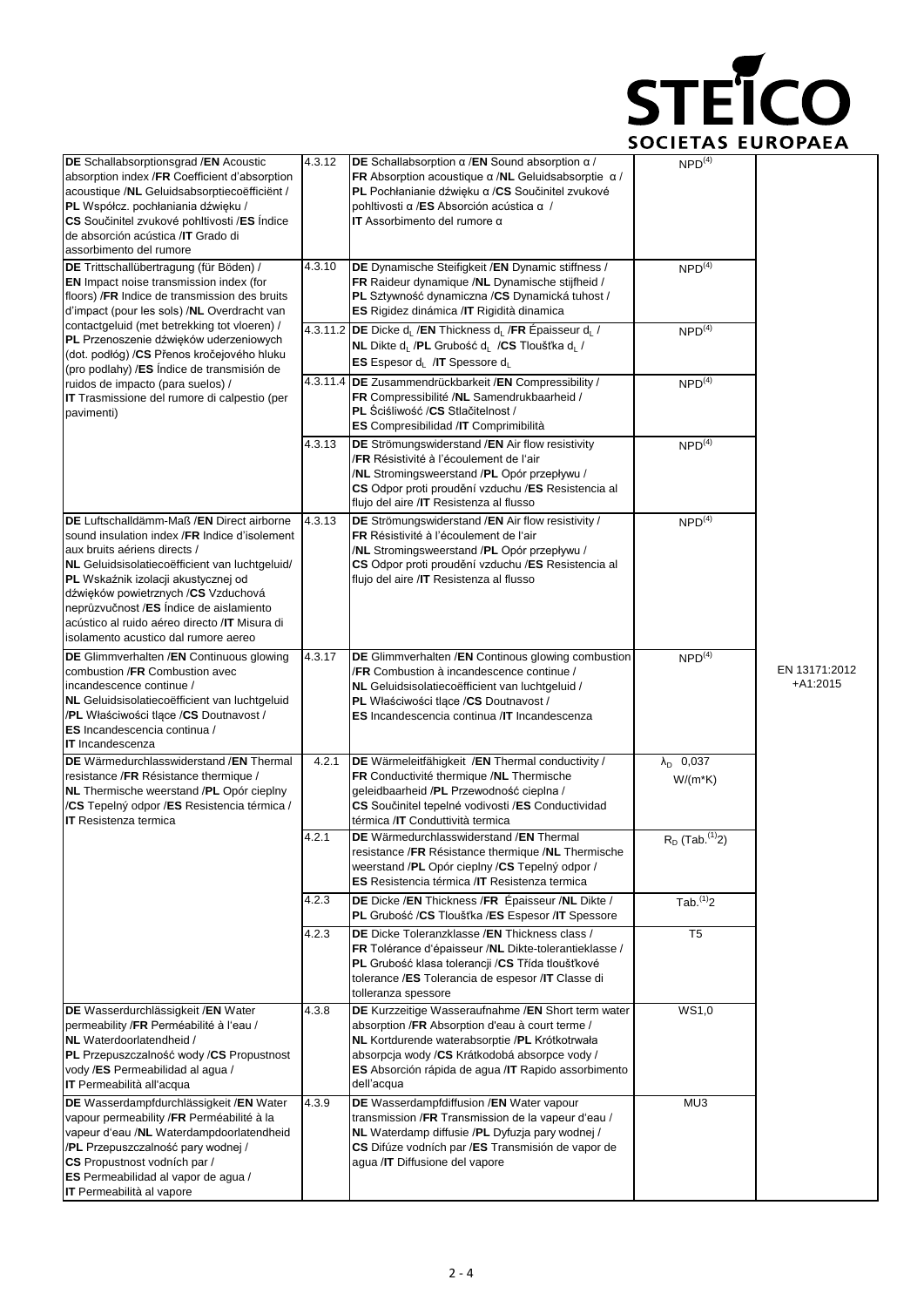

| DE Druckfestigkeit /EN Compressive strength<br>/FR Résistance à la compression /<br>NL Druksterkte /PL Wytrzymałość na<br>ściskanie / CS Pevnost v tlaku /<br>ES Resistencia a la compresión /<br><b>IT</b> Resistenza a compressione                                                                                                                                                                                                                                                                                                                                                                                                                                                                                                                                                                                                                                                                                                     | 4.3.3 | DE Druckspannung oder Druckfestigkeit /<br><b>EN</b> Compressive stress or compressive strength /<br>FR Contrainte en compression ou résistance à la<br>compression /NL Drukspanning of -sterkte /<br>PL Naprężenie ściskające lub wytrz. na ściskanie /<br>CS Napětí nebo pevnost v tlaku /ES Tensión de<br>compresión o resistencia a compresión / IT Resistenza<br>alla sollecitazione a compressione o resistenza alla<br>compressione                                   | CS(10/Y)50                              |                             |  |  |
|-------------------------------------------------------------------------------------------------------------------------------------------------------------------------------------------------------------------------------------------------------------------------------------------------------------------------------------------------------------------------------------------------------------------------------------------------------------------------------------------------------------------------------------------------------------------------------------------------------------------------------------------------------------------------------------------------------------------------------------------------------------------------------------------------------------------------------------------------------------------------------------------------------------------------------------------|-------|------------------------------------------------------------------------------------------------------------------------------------------------------------------------------------------------------------------------------------------------------------------------------------------------------------------------------------------------------------------------------------------------------------------------------------------------------------------------------|-----------------------------------------|-----------------------------|--|--|
|                                                                                                                                                                                                                                                                                                                                                                                                                                                                                                                                                                                                                                                                                                                                                                                                                                                                                                                                           | 4.3.6 | DE Punktlast /EN Point load /FR Charge ponctuelle /<br>NL Puntbelasting /PL Obciążenie skupione /<br>CS Bodové zatížení /ES Carga puntual /IT Carico<br>concentrato                                                                                                                                                                                                                                                                                                          | NPD <sup>(4)</sup>                      |                             |  |  |
| DE Dauerhaftigkeit des Brandverhaltens unter 4.2.7<br>Einfluss von Wärme /EN Durability of reaction<br>to fire against heat, weathering,<br>ageing/degradation /FR Durabilité de la<br>réaction au feu par rapport à l'exposition à la<br>chaleur, aux intempéries, par rapport au<br>vieillissement / à la dégradation /<br><b>NL</b> Duurzaamheid van brandreactie onder<br>invloed van hitte, weersomstandigheden,<br>veroudering, verwering /PL Trwałość klasy<br>odporności ogniowej przy oddziaływaniu<br>ciepła, czynników atmosferycznych, procesów<br>starzenia i rozkładu /CS Odolnost vůči požáru,<br>vlivu tepla, povětrnostním vlivům, stárnutí a<br>degradaci /ES Durabilidad de reacción al<br>fuego ante calor, condiciones climáticas,<br>envejecimiento/ degradación /IT Durabilità<br>della resistenza al fuoco sotto l'effetto del<br>calore, degli agenti atmosferici,<br>dell'invecchiamento e della decomposizione |       | DE Eigenschaften der Dauerhaftigkeit / EN Durability<br>characteristics /FR Caractéristiques de durabilité /<br>NL Kenmerken met betrekking tot duurzaamheid /<br><b>PL</b> Parametry dotyczące trwałości /CS Vlastnosti<br>trvanlivosti /ES Características de durabilidad /<br>IT Proprietà di durabilità                                                                                                                                                                  | $NPD^{(4)}$                             | EN 13171:2012<br>$+A1:2015$ |  |  |
| <b>DE</b> Dauerhaftigkeit des<br>Wärmedurchlasswiderstandes unter Einfluss<br>von Wärme, Witterungseinflüssen, Alterung<br>und Abbau /EN Durability of thermal<br>resistance against heat, weathering, ageing                                                                                                                                                                                                                                                                                                                                                                                                                                                                                                                                                                                                                                                                                                                             | 4.2.1 | DE Wärmeleitfähigkeit /EN Thermal conductivity /<br>FR Conductivité thermique /NL Thermische<br>geleidbaarheid /PL Przewodność cieplna /<br>CS Součinitel tepelné vodivosti /ES Conductividad<br>térmica /IT Conduttività termica                                                                                                                                                                                                                                            | $\lambda_{\text{D}}$ 0,037<br>$W/(m*K)$ |                             |  |  |
| /degradation /FR Durabilité de la résistance<br>thermique par rapport à l'exposition à la<br>chaleur, aux intempéries, par rapport au<br>vieillissement / à la dégradation /NL<br>Duurzaamheid van de thermische weerstand                                                                                                                                                                                                                                                                                                                                                                                                                                                                                                                                                                                                                                                                                                                | 4.2.1 | DE Wärmedurchlasswiderstand / EN Thermal<br>resistance /FR Résistance thermique /NL Thermische<br>weerstand /PL Opór cieplny /CS Tepelný odpor /<br>ES Resistencia térmica / IT Resistenza termica                                                                                                                                                                                                                                                                           | $R_D$ (Tab. <sup>(1)</sup> 2)           |                             |  |  |
| onder invloed van hitte.<br>weersomstandigheden, veroudering,<br>verwering /PL Trwałość oporu cieplnego przy<br>oddziaływaniu ciepła, czynników<br>atmosferycznych, procesów starzenia i<br>rozkładu /CS Stálost vlastností materiálu                                                                                                                                                                                                                                                                                                                                                                                                                                                                                                                                                                                                                                                                                                     | 4.2.7 | DE Eigenschaften der Dauerhaftigkeit / EN Durability<br>characteristics /FR Caractéristiques de durabilité /<br>NL Kenmerken met betrekking tot duurzaamheid /<br>PL Parametry dotyczące trwałości /CS Vlastnosti<br>trvanlivosti /ES Características de durabilidad /<br><b>IT</b> Proprietà di durabilità                                                                                                                                                                  | NPD <sup>(4)</sup>                      |                             |  |  |
| vlivem tepla, povětrnostních podmínek,<br>stárnutí a degradace /ES Durabilidad de<br>reacción al fuego ante calor, condiciones<br>climáticas, envejecimiento/ degradación /<br><b>IT</b> Durabilità della resistenza termica sotto<br>l'effetto del calore, degli agenti atmosferici,<br>dell'invecchiamento e della decomposizione                                                                                                                                                                                                                                                                                                                                                                                                                                                                                                                                                                                                       | 4.3.2 | DE Dimensionsstabilität / EN Dimensional stability /<br>FR Stabilité dimensionnelle /NL Dimensionale<br>stabiliteit /PL Stabilność wymiarów /CS Tvarová stálost<br>/ES Estabilidad dimensional /IT Stabilità dimensionale                                                                                                                                                                                                                                                    | NPD <sup>(4)</sup>                      |                             |  |  |
| DE Zug-/ Biegefestigkeit / EN Tensile/Flexural<br>strength / FR Résistance à la traction / flexion<br>/NL Trek-/buigsterkte /PL Wytrzymałość na<br>rozciąganie/ściskanie /CS Pevnost v tahu<br>/ohybu /ES Resistencia a la tracción / flexión<br><b>IT</b> Resistenza a trazione/flessione                                                                                                                                                                                                                                                                                                                                                                                                                                                                                                                                                                                                                                                | 4.3.4 | DE Zugfestigkeit senkrecht zur Plattenebene /<br><b>EN</b> Tensile strength perpendicular to faces /<br>FR Résistance à la traction perpendiculairement aux<br>faces /NL Treksterkte loodrecht op het oppervlak van<br>de plaat /PL Wytrzymałość na rozciąganie prostopadłe<br>do powierzchni płyty /CS Pevnost v tahu kolmo na<br>rovinu desky /ES Resistencia a la tracción<br>perpendicular a las caras /IT Resistenza a trazione<br>perpendicolare al piano del pannello | <b>TR10</b>                             |                             |  |  |